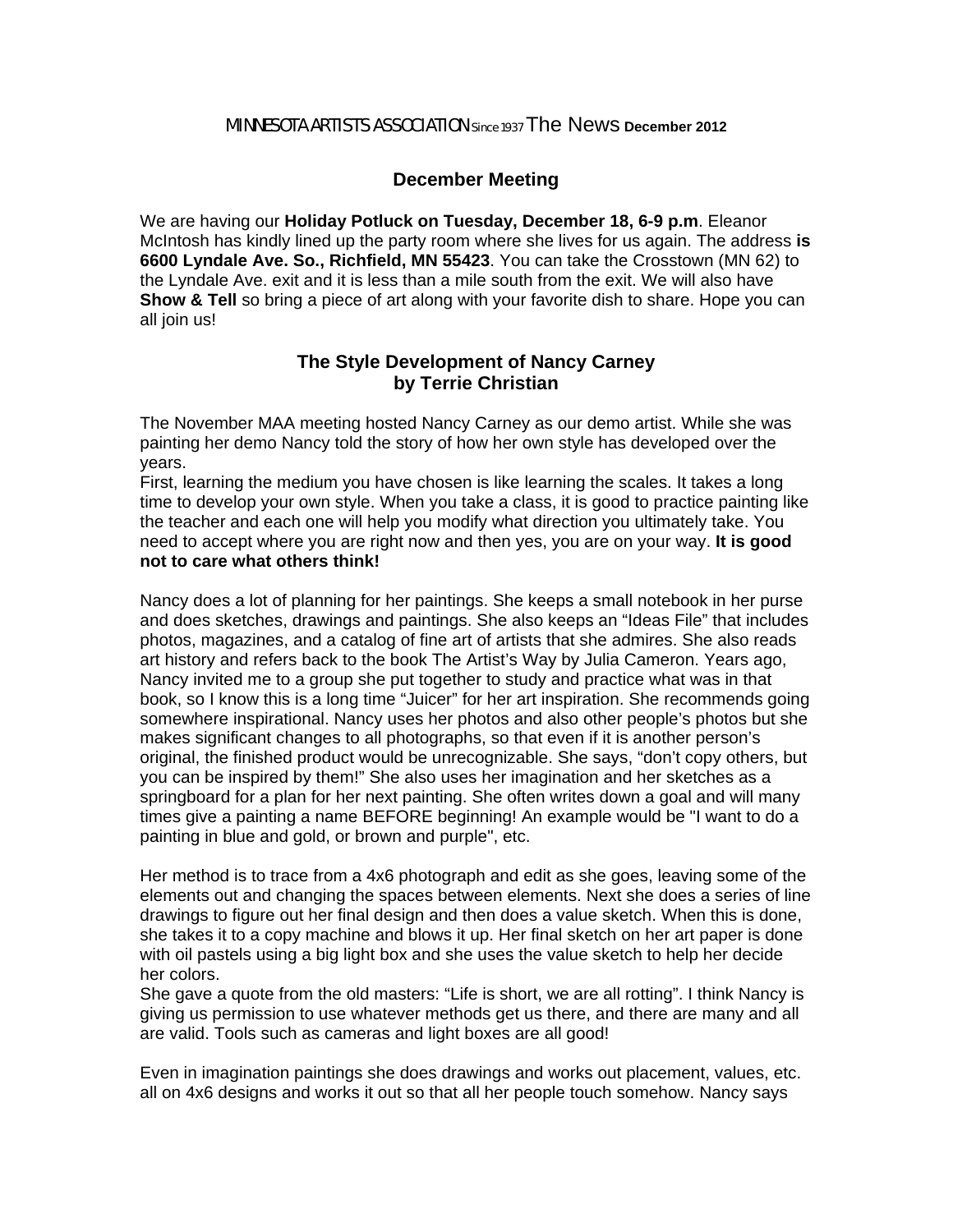that if you don't like your painting and there is nothing left to lose, **THAT IS THE BEST TIME!** Get really creative. She never throws it away. Gesso it, cut it up, book marks, etc. I am like Nancy! Some of my favorite outcomes have been these "failures". This is where I get out the Caran D'Ache, ink and metallic pens and the glue for collage! Give yourself permission to get outside the box. She says **DO SOMETHING BOLD**!

#### Some other tips from Nancy:

Her tracing is usually very light. It could be blue oil pastel. Water color eventually can cover most of this so you don't see the drawing and then she embellishes with oil pastel. It leaves a textured edge. She uses cold press Arches 140# paper. She works on dry paper and uses a lot of paint so colors are bright. Nancy stands and works flat with watercolor. Acrylics are done upright.

She seldom mixes paint on the pallet instead letting it mix on the painting. To do this she works fast so it must be worked out in advance. Larger paintings start small. If it is a big painting she must use canvas and acrylic. Her paper is taped to a board. She paints mostly using flat brushes rather than rounds and under paints everything but white. Certain edges are very carefully rendered.

Nancy paints directly and as dark as it needs to be based on the value sketch. This includes starting with background integrated to the rest of the painting. In her example it is yellow and then red and she works from large to small images.

She discovered the color naphthol red to liven up figures.

She does all of one color ( like color by numbers we did as a kid ). You can warm up in oil with cobalt violet but this is hard to use in watercolor.

To neutralize blue in places she adds sepia.

Thick paint on dry paper with oil pastel outline works to control against any running.

You can lay down color on one day and other color on another day for refining and details. Waiting makes sure that your paper is truly dry to get the effect you want.

Caran D'Ache picks up white and dark edges and contributes to loose effect. This is a water soluble crayon that many watercolor artists use.

Ink tenfe can also be used to finish. This is sold as pens at Utrecht.

To sum up Nancy's style: It is colorful and bold, her figures tell a story or many stories that one can imagine. The paintings speak in the excitement of the color choices she uses as well as the design quality. Knowing her process helps to see how she creates so many successful paintings. MAA hopes that her demo has inspired you to create your own style!

#### **Member News**

**Emmy White (321), Tom Dimock (Studio 183), Judy Lieber (Studio 185), Rita Corrigan** & **Marjorie Moody (392)** will be open for **First Thursday** at the Northrup King Building (1500 Jackson St. NE Mpls) on **Thursday, December 6, 5-9 pm.**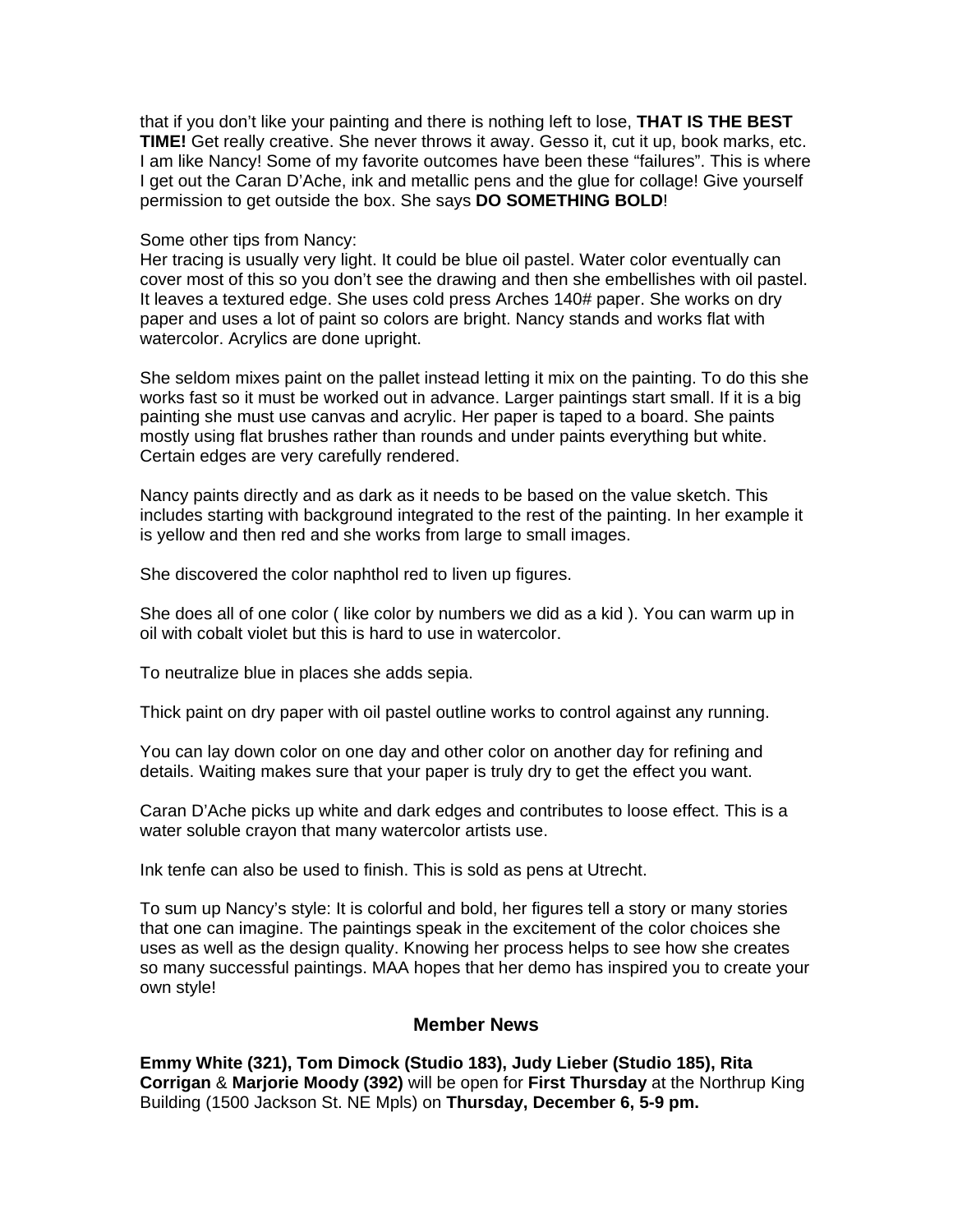**Tom Dimock** is showing with OPM (Outdoor Painters of Minnesota) Members show 2012, November 10 thru December 29 FrameWorks, 2022A Ford Parkway, St. Paul 55116

**Richard Mittelstadt** is having a solo exhibition at the Robbin Gallery January 3-31, 2013. The opening reception will be Friday, January 4, 2013, 5:30-8:30 pm. Please see the attached flyer.

**Ron Wilson** has an exhibit at the Richfield Community Center, 70th & Nicollet, through mid-January.

11 artists participated in the **Plymouth Arts Fair 2012** in the MAA booth and collectively we made \$521! **Rick Mittelstadt** and **Terrie Christian** each sold a painting, **Donna Triska** sold a giclee, **Nayla Yared** sold a handpainted card, and several of us sold cards. We all had a good time visiting with the public, talking about art and getting to know each other better. We handed out a lot of brochures for MAA and 3 new people came to our November demo as our guests. We are hoping they will join our group! Hopefully more of you will join us next year! Many thanks to **Nayla Yared** for giving us this opportunity!